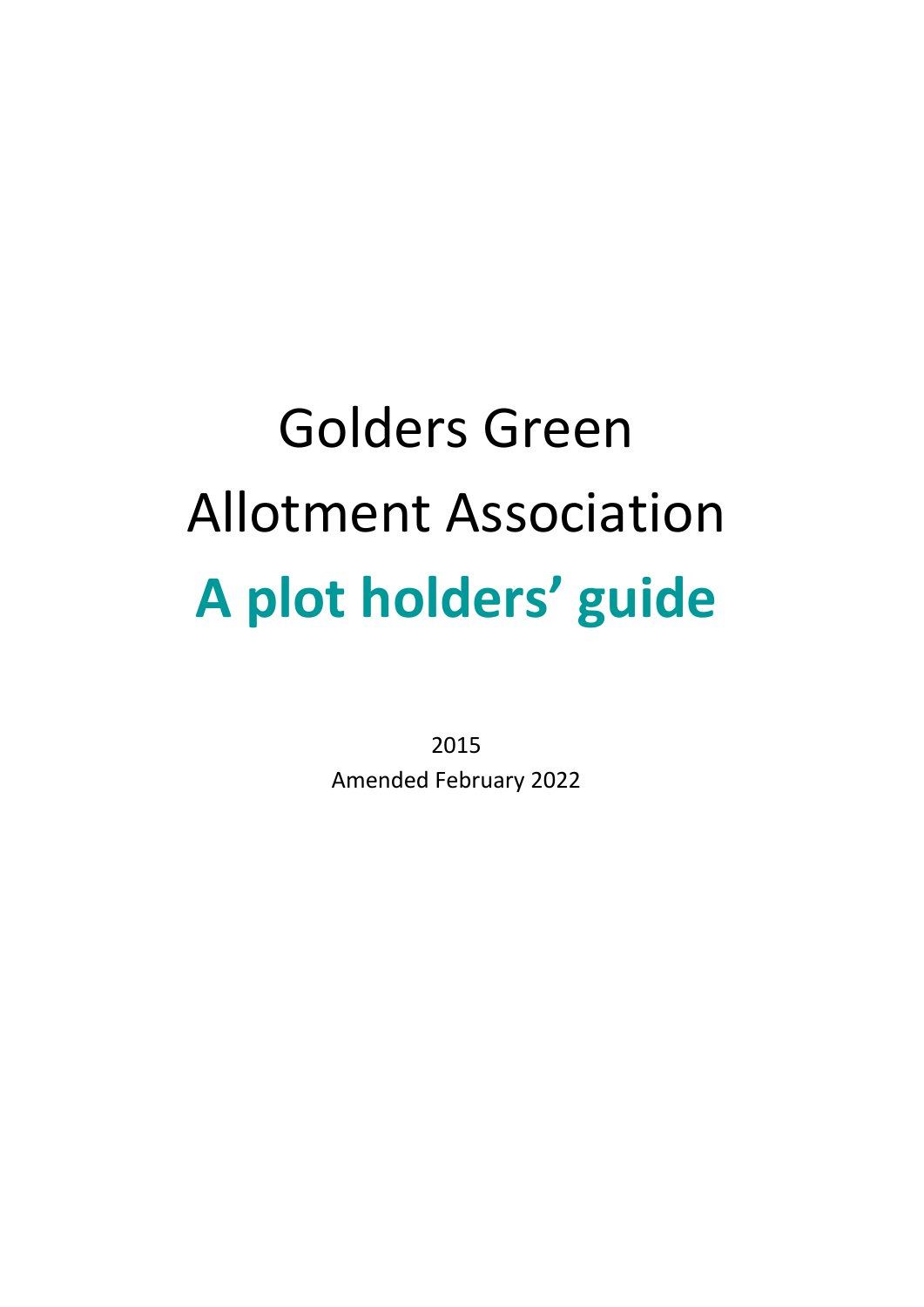## **Index:**

| A Short History of The Golders Green Allotment | 3              | <b>Participation of Members:</b> | 5              |
|------------------------------------------------|----------------|----------------------------------|----------------|
| Introduction:                                  | 4              | Paths:                           | 8              |
| <b>Affiliated Organisations:</b>               | 6              | Plot Inspections:                | 9              |
| AGM:                                           | 5              | Plot Numbering:                  | 10             |
| Asbestos:                                      | 10             | Poles:                           | 10             |
| Behaviour:                                     | 9              | Probation:                       | 6              |
| Bonfires:                                      | 10             | Rats:                            | 11             |
| Car Parking:                                   | $\overline{7}$ | Records and Data Protection:     | 5              |
| Chemicals:                                     | 10             | Rents and Charges:               | 6              |
| Children:                                      | 11             | Rubbish:                         | 10             |
| Communicating to the Committee:                | 5              | Rules & Regulations:             | $\overline{7}$ |
| Communicating to the Members:                  | 5              | Sale of Produce:                 | 9              |
| <b>Complaints and Comments:</b>                | 5              | Security:                        | 6              |
| Constitution:                                  | 5              | Sheds & other Structures:        | 8              |
| Cultivation:                                   | 8              | Site Management:                 | 4              |
| Dogs:                                          | 11             | Site Map:                        | 11             |
| <b>Equipment Available:</b>                    | $\overline{7}$ | <b>Tenancy Agreements:</b>       | 6              |
| Gate Codes:                                    | 6              | Terms & Conditions of Tenancy:   | 11             |
| Insurance:                                     | $\overline{7}$ | The GGAA Committee:              | 5              |
| Lettings:                                      | 6              | <b>Trading Hut:</b>              | 7              |
| Livestock:                                     | 11             | Trees (fruit):                   | 8              |
| Machinery:                                     | 9              | <b>Usefull Contacts:</b>         | 12             |
| Membership:                                    | 5              | Vehicles:                        | 9              |
| <b>New Plotholders</b>                         | 6              | Visitors:                        | 11             |
|                                                |                | Water:                           | $\overline{7}$ |

You will find at the end of this booklet a copy of the Terms & Conditions of Tenancy and a Summary of Rules. In the Trading Hut you will find a copy of GGAA Constitution.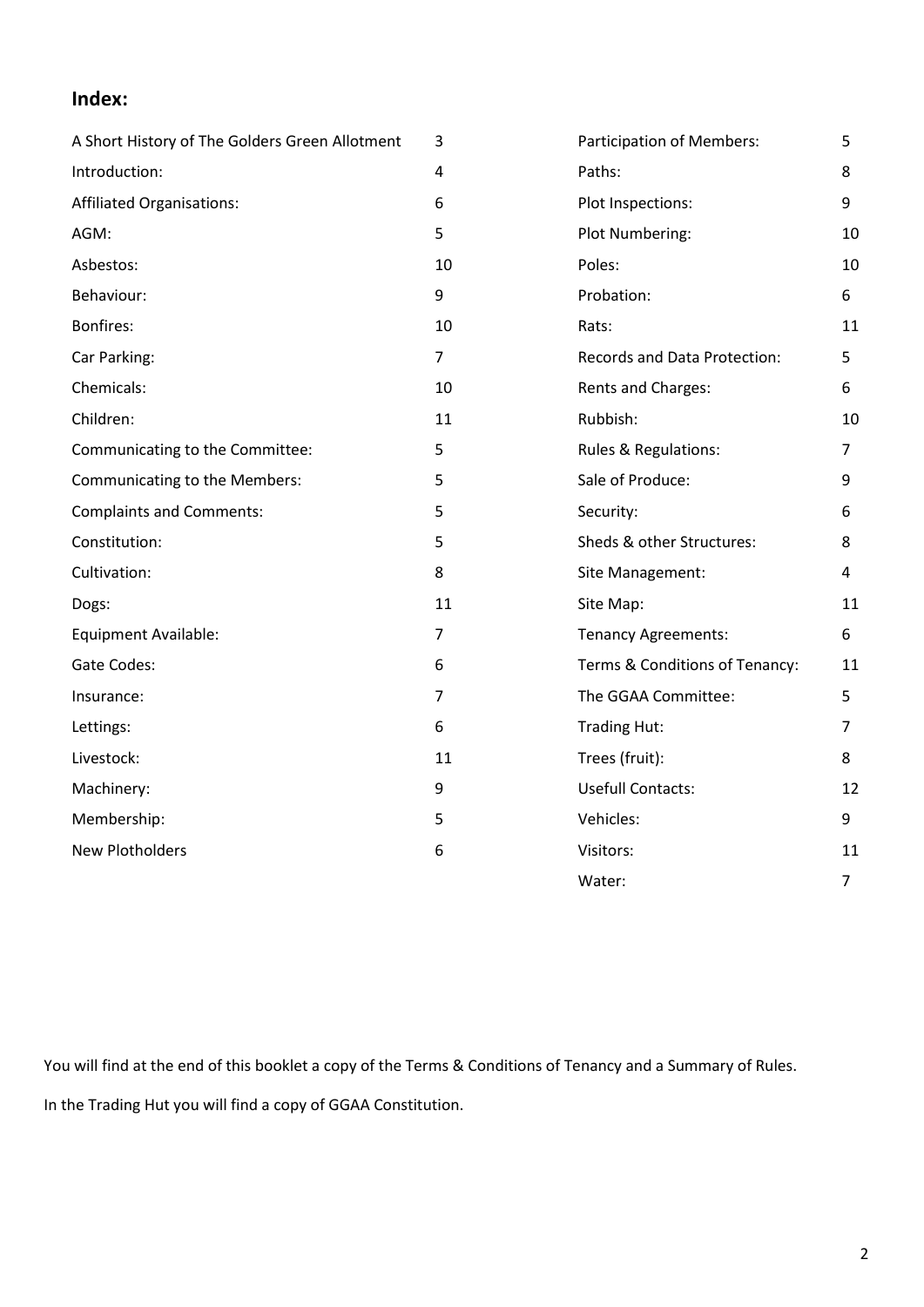# **Short History of The Golders Green Allotment Sites:**

We consist of 3 sites. The main site (same side as Tesco) consisting of approx. 180 plots and known as the West side. The other part of the site is across the Hendon Way, opposite and consists of 32 plots, this side is known as the East side. We also have incorporated a site comprising of 5 plots, called Tretawn Gardens and is located in Mill Hill. Short explanation about Tretawn Gardens site. When we were negotiating the leases with Barnet there were a number of very small sites who would not be able to manage themselves for obvious reasons so some bigger sites, like ourselves took them in under our wings. If we hadn't done this these smaller sites would have been lost forever.

Some of you may know the main site as the Hospital Fields Allotment Site; the reason for this is simply that from 1896 the site was home to The Fever Hospital. This was an isolation hospital treating the local residents suffering from TB and other infectious diseases.

Strangely as late as 1928 with the hospital still admitting patients there was also a sewage works occupying the site with the filter beds sited very close to the hospital. Nice!

With suburban sprawl impacting on what had been the village of Golders Green there was a growing demand from residents for open spaces and this led to a section of the Hospital Field being set apart for allotment gardens.

The allotments were duly laid out by the Borough Surveyor and finally opened for cultivation in October 1915. By the beginning of November 1915 a staggering total of 13 people had applied for plots. Pretty

underwhelming as growing demands go really.

Allotments came into their own during WW1 and public opinion demanded that all available land adjacent to the original allotment site be given over to allotments and this southward extension led to an increase numbering 105 by wars end.

Bylaws were passed to safeguard the new plots such as rules against trespass and damage to plots and sheds.

The East side of the site, originally known as 'The Potato Field' has shrunk since first laid out in that in 1929 the Hendon Electric Supply Company was granted permission to build a sub- station which still stands today.

In that same year Hendon Council began work to convert the Hospital buildings into a works depot and again allotment land was lost to this conversion.

During WW2 and the need to 'Dig for Victory' the site was on the move again and encroached onto the adjacent Clitterhouse Park site; at its peak the site comprised over 350 individual plots.

According to archive committee meeting minutes dating from WW2 the meetings were held in Wessex Gardens School and not surprisingly the minute's record issues ranging from untidy plot letters, evictions, over ordering of stock, specifically potatoes, security. Another major concern was unruly school children let out from Wessex Gardens school and crossing the allotments to get to Clitterhouse Park; oh and competition results, they were very big on competitions.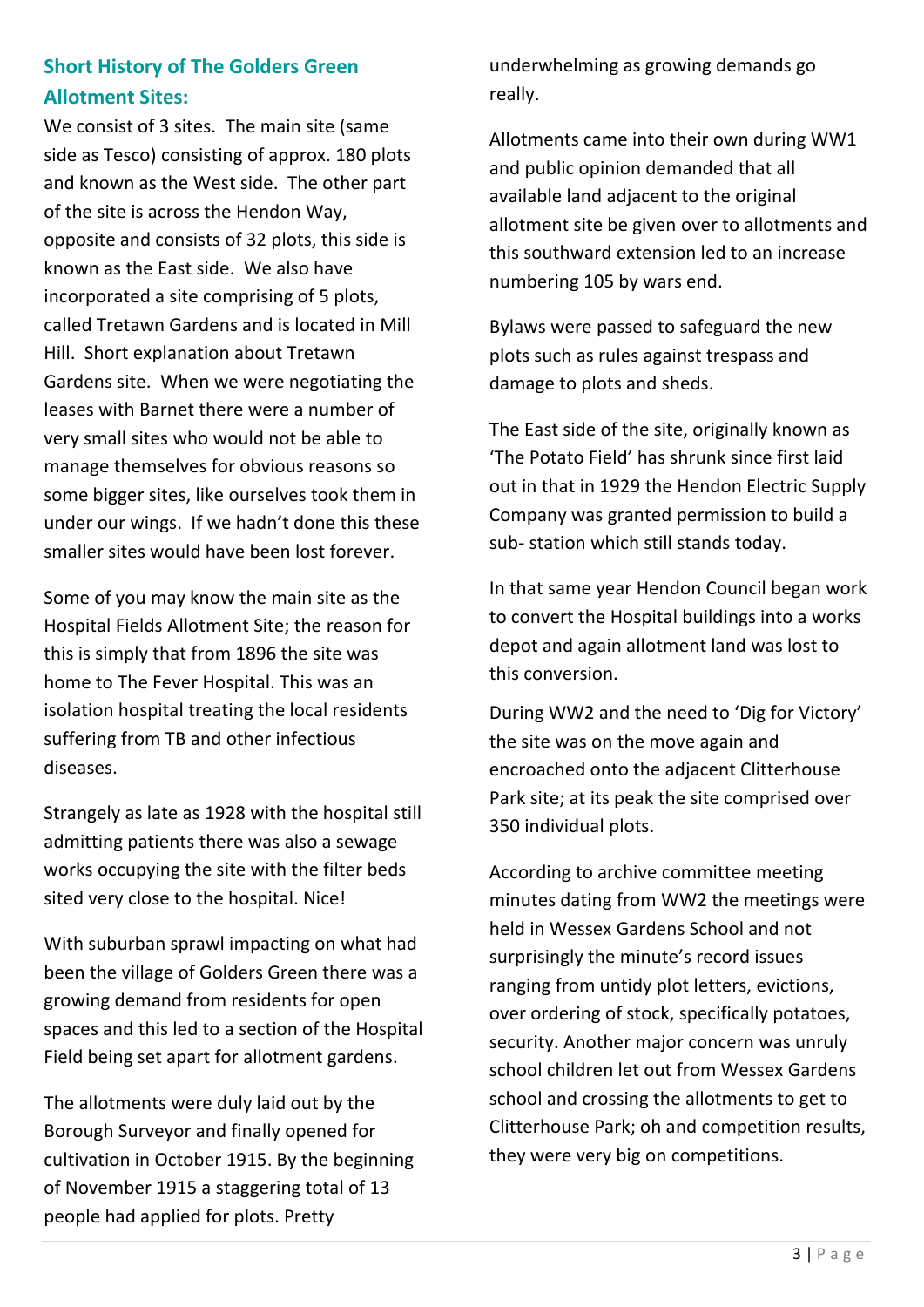The rest is history; allotments and the need for them declined post WW2. This in part due to the availability of cheap intensively grown food and the increase in leisure time spent doing things other than digging, weeding and spreading manure; really can you honestly think of anything, anything at all that you would rather be doing than standing ankle deep in mud or sweating under a baking sun, spade in hand, oh that, Ok, well obviously that of course. Anyway; thank goodness for fashion because allotments and the need for them appears to be on the up and due to the growing demand the current waiting list for plots is back to the 1915 levels of a staggering total of 13 names some of which date from that time. Not really, the waiting list, rather like the weeds on my plot, is ever growing.

So; if you ever wonder why your plot is smaller, bigger, more prone to flooding than your neighbours spare a minute to consider the history of the site and the changes that have taken place since those first 13 intrepid allotmenteers first broke ground.

2015 will mark 100 years of continuous cultivation on the site. Today we keep our allotments going for more or less the same reasons that motivated those first plot holders.

The Association has secured from The London Borough of Barnet a 38 year lease on the site and 2014 marks the first year of selfmanagement - Another landmark in the history of the Hospital Fields Allotment Site.

#### **Introduction:**

This booklet has been written to provide some information and guidance to the tenants of allotments at the Golders Green Allotment Association (Hospital Fields) and Tretawn sites.

We have tried to bring together, in an informal way, important information about the sites, how we are managed, some rules and regulations relating to the use of the sites, hopefully in a more user-friendly version of your Terms & Conditions of Tenancy (T&Cs).

It does not replace the T&Cs, which are part of your tenancy agreement and if in doubt, you should always refer to that document or a member of the committee. In various places throughout this document, we have indicated relevant paragraphs in the T&Cs for example (T&C 1).

This guide outlines things you need to know about - how having a plot works and what is expected of you. This guide goes together with your tenancy agreement which is given to you after a probation period and if you have any questions, suggestions or problems, who to direct those to.

This is the first time the Golders Green Allotment Association (GGAA) have put together a guide for you so if there are any gaps, please let us know.

#### **Site Management:**

Our Association (GGAA) is now totally responsible for the management of our sites. This includes the collecting of all the rent, all aspects of the site's maintenance, the letting of the plots, setting the rents and other charges, payment of the water bills, the Health & Safety of the sites, ensuring that you abide by the rules and observe the terms and conditions of your tenancies. All this is done in conformance with the conditions of our site lease from Barnet. So in other words we do everything now with no interference from Barnet.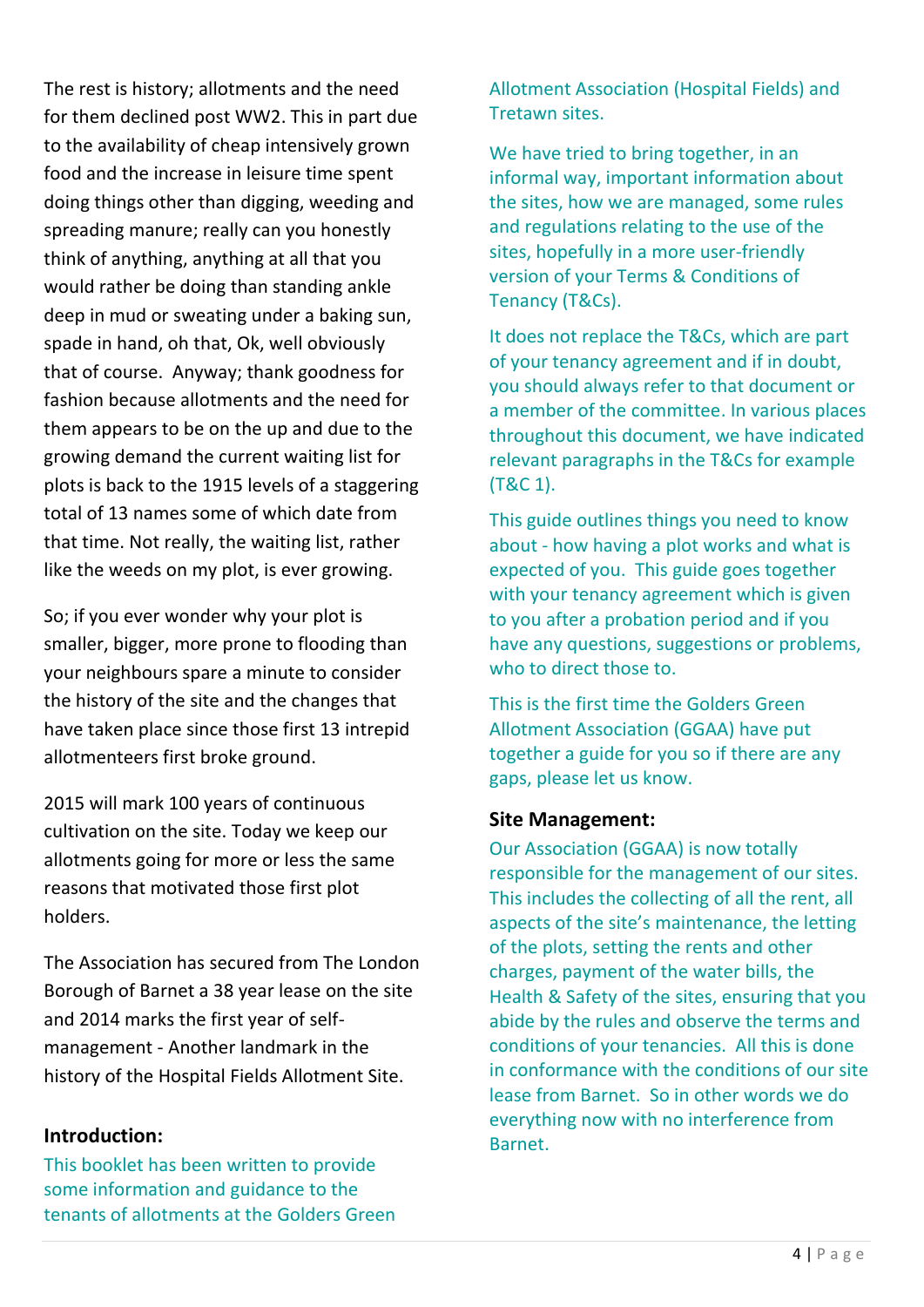**Constitution:** We adopted our constitution at our AGM on 14<sup>th</sup> March 2013. You can find a copy of this on our Website or you can look at a copy kept in the Trading Hut or request a printed copy.

**Membership:** All plotholders are automatically members of the Association.

**AGM:** We hold an AGM every year usually in March/April. The committee may organise an additional general meeting if necessary.

**The GGAA Committee:** The routine management of the site is done by a committee of 8. These people are elected annually at the AGM. The committee officers are chosen at their first meeting after the AGM. These will include the chair, secretary, plot secretary, site manager, treasurer and trading hut secretary. The committee meets at least 10 times per year.

The committee is there to help. A list of its members can be found on the notice boards and the website. If you have any questions, suggestions, problems etc. please talk to one of them or hand a note into the trading hut or email the address given at the end of this booklet.

**Participation of members:** is vital and all members play a part in helping to run the site as the committee members shouldn't be expected to do everything! It does state in your terms & conditions of tenancy that you contribute some of your time and effort to assist with the running and management of the site! The committee always needs help with the following tasks:- assisting with deliveries, keeping the site free from litter, maintenance of buildings, fences and roads, taking part in working parties, organising social events and helping out in the trading hut on a rota etc. So please be prepared to offer a few hours of your time a year if asked and please volunteer if you see a notice on

the board for help perhaps with a big delivery arriving.

**Records & Data protection:** We keep records of information about members electronically. This information is essential factual information about you that we need for the management of the site and for communication with you. It includes addresses, phone numbers, email addresses and the number of your plot/s. None of this information will be given to another plot holder (T&C 54) unless you are asked first. **It is very important that this information is kept up-to-date. You must inform us of any changes.**

**Communication to the members:** This is essential. We use email, post, the website and notice boards. For economic reasons we send regular newsletters using Mail Chimp. We have about 75% of our member's emails. Email is also the best way to communicate with us. We have two notice boards; one by the trading hut and one by the Amber Grove car park please look at them from time to time. Our website is also a useful tool to look at and the emailed newsletters always have important information in them!

**Communicating to the committee:** It is essential that you communicate with us should something change in your life e.g. to tell us you are unwell and cannot cultivate or paying your plot rent in one payment is a problem. This is **your** responsibility and a very important one. (T&C 11)

**Complaints and comments:** if you have a complaint or comment please either email it to us or put it in writing and hand it into the trading hut or to a committee member. All complaints will be treated in confidence. We will endeavour to reply to your complaint in 5 working days and may want to talk to you further about it. If you have a complaint about a committee member then you can email or write to the Barnet Allotment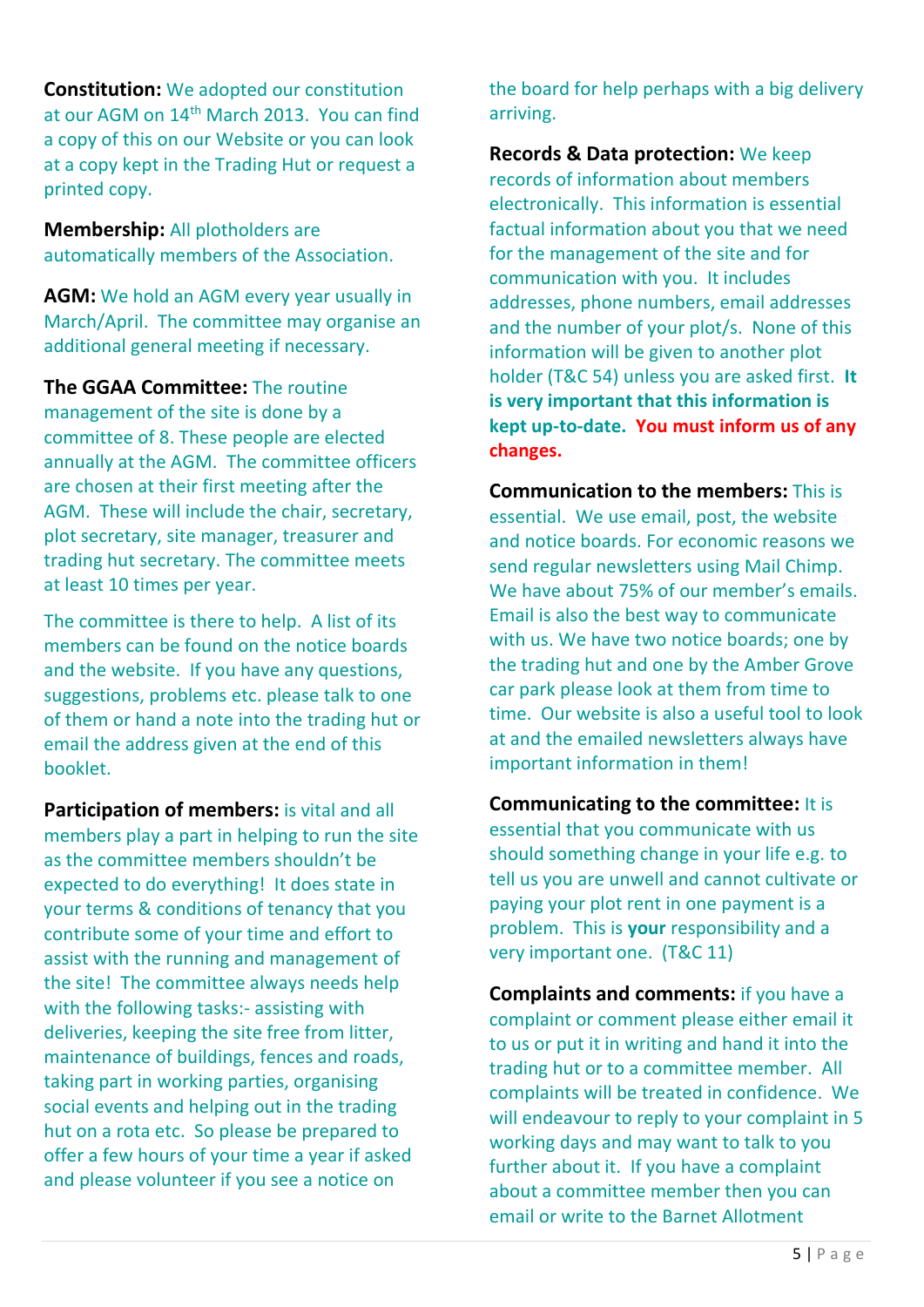Federation. Their email is listed in Useful Contacts. If you are not happy with any decision made by the committee then you can contact the Barnet Allotment Federation for further advice.

**Affiliated organisations:** together with 40 other allotment associations in Barnet we are a member of the Barnet Allotment Federation. The Federation provides a framework for mutual support for all of us. They have a very useful website which you can find in Useful Contacts.

**Lettings:** we always have a waiting list for plots and just because you have a plot does not mean you will get preferential treatment if your friend wants one, they will need to go on the waiting list.

**Probation:** plots are let on a probationary basis and if after 60 days the plot is being cultivated to the satisfaction of the committee, the tenancy will be made permanent. If not then you may have the plot withdrawn from you and any rent paid will not be refunded. You will be notified in either case.

#### **Tenancy agreements:** after the

probationary period the plotholder will sign a tenancy agreement, one copy will be kept by the Association, the other by the plotholder. A copy of the terms and conditions, Plotholders Handbook and a rent invoice will be given/or emailed at initial sign up.

**Gate Codes:** we have combination padlocks on all the gates and at sign up you will be given the code. **It is imperative that this code is not given to anyone else. It is also imperative that you scramble the numbers after arrival and leaving the site. The gate should NEVER be left open unless you know the trading hut is open**! We have CCTV cameras and if you are seen leaving the gate open you may get a warning. The security of our site is very important! We change the

codes at least once a year and will let you know via email or verbally.

**Rents and charges:** our year runs from January  $1^{st}$  to  $31^{st}$  December and each year, at the end of November, you will receive your rent demand for the forthcoming year. This includes payment for water charges. Any increase in rent notice will be given at the AGM for the following year. If you are over the age of 65 there is a 50% discount for the first 10 poles but this discount does not apply on water charges. If you have not received your rent letter by mid-December you should email or enquire in the trading hut. If you have not paid within 40 days after Jan 1<sup>st</sup> (by Feb  $10<sup>th</sup>$ ) then you will be in breach of your tenancy agreement and liable to a month's notice to quit unless you have contacted us to explain any issues. (T&C 41).

**New plotholders**: initially will be asked, in most cases, to pay a £50 deposit *only* returnable when the plot is vacated and inspected and the plot is found in good condition. We will keep the deposit if the plot is not found in good condition and may recharge you any additional costs needed to make the plot lettable.

**Security:** the Association will do all it can to protect the sites from intruders by maintaining the boundary fences. Please let us know if you see any damage or breaches in the fences. However it is very important that you always close the gate when you arrive and leave except for when the trading hut is open. This is also a rule (T&C 36). Do not let anyone into the site that you don't know.

Visitors should always be met by the person they are visiting at the gate. If you do see anyone suspicious don't challenge them unless you think it safe to do so and/or call the police (101). It is inevitable that intruders will gain access occasionally however careful we are. Plot holders should always be vigilant and report any intruders or obvious break-ins to the Police and also to the committee.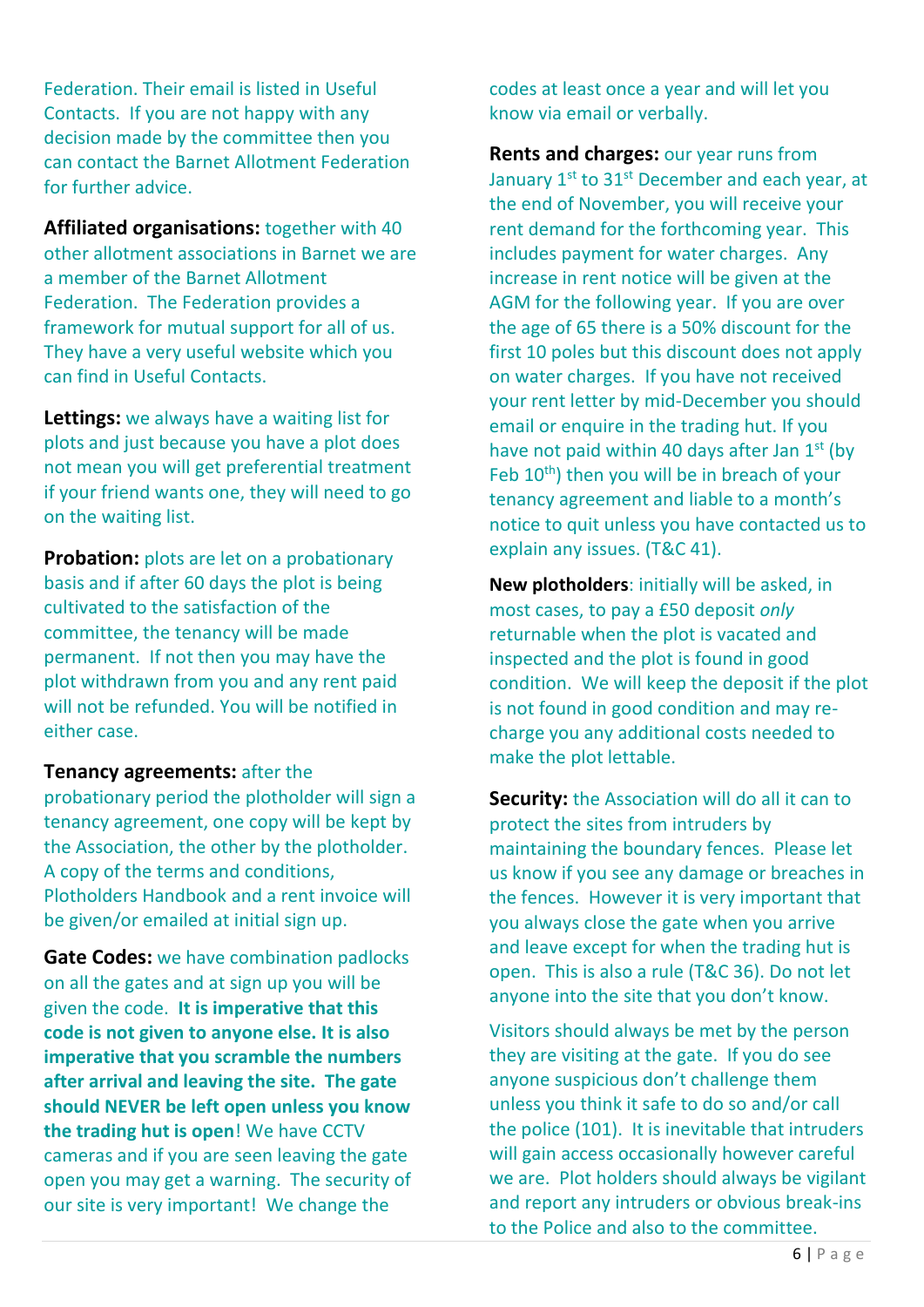Unfortunately the Association are not covered nor are responsible for your personal possessions or damage to them. If you have produce stolen you should tell a committee member immediately. If you know who has taken the produce tell the committee. This is an immediate eviction action but proper proof has to be shown. If it's a break-in then notify the police and tell the committee.

**Trading hut:** we run a shop for your benefit and convenience. We have a fantastic range of seeds, composts, other horticultural goods, onion sets and seed potatoes available. Our prices are below normal shop prices and it is also a place to get knowledge from others. Our shop is not open to the public but garden members may use it. The shop is located in the main car park. The opening times are on the notice board. We are always looking for volunteers to help with serving in the shop at busy times. There is also a good First Aid kit in there should you need one.

**Insurance:** the Association pays for public liability insurance cover for the members. The full details of our cover can be read in a copy kept in the trading hut.

**Water:** water is provided to the site and is available from approximately  $1^{\text{st}}$  April -  $1^{\text{st}}$ October. It is turned off and drained outside of those months. It is safe for drinking. Please use it wisely! The tanks are good for dipping watering cans into but not for washing up in. If you ever find any broken taps please let the committee know immediately. The use of hand-held hosepipes is allowed unless a hose pipe ban is in operation. You must not leave a hose unattended and sprinklers or irrigation systems are not allowed (T&C 33). The taps are shared so please be aware if others are waiting and try not to use the tap for more than 15 minutes if others are waiting. Never leave a hose on overnight. We are only allowed to use the gun type watering head

and they are available in the trading hut. Nossle heads are not allowed – this has come from the water board not us!

The water is metered and is one of our biggest expenses so if our usage exceeds what we have charged you, the water charges will go up in the next year. Please be sensible and do not waste water. If possible it is best to water at the base of the plants in the early morning or evening. Watering in the middle of the day in the summer does nothing as most of it will evaporate before it gets to the roots of the plants. Make sure you have water butts on your shed to collect rain water, this can be very useful and is environmentally friendly!

**Car parking:** we have one car park on the East site and two on the West site. Please park sensibly. Parking or driving on any of the grassed paths to access your plot is absolutely prohibited.

**Equipment available:** We have a few strimmers and a lawn mower available for you to use. You need to make an arrangement to use them.

**Rules and Regulations:** as required by the lease and in the interests of all members, there are rules and regulations, which you must observe. The formal version of the rules are in your Terms and Conditions. Some are included because they are required by the lease but others are our own rules as agreed by the membership.

If you're found to have contravened the Terms and Conditions, you will normally be sent a written warning requiring you to put matters right. You are expected to do so immediately and carry out any required works (T&C 9). If you consider there are good reasons, such as illness, that would prevent you from doing so, you must let us know in writing asap. If after due warnings you have still not done as asked, your tenancy will be terminated.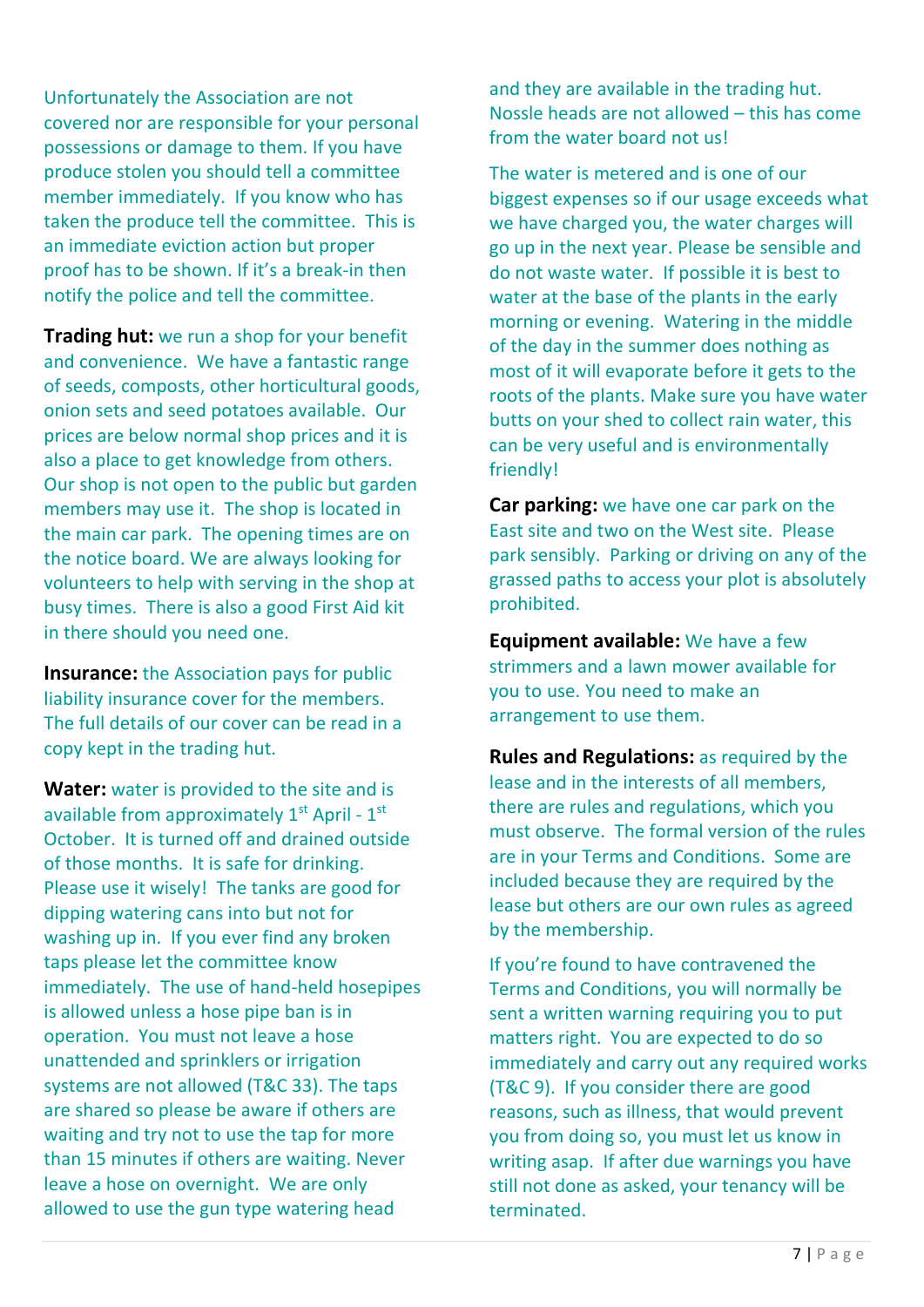**Cultivation:** the rules say "allotments are to be wholly or mainly cultivated by the tenant for the production of vegetables or fruit crops for consumption by the occupier and his/her family" (T&C 4). This does not mean that part of the plot cannot be used for growing flowers or have a small leisure area so long as the growing of fruit and vegetables is the main purpose and visibly so. A plot may not be used to store rubbish or materials unrelated to the cultivation of the plot or have large grassed areas. Approx. 80% must be used for cultivation and 20% for shed paths etc!

It also means that you are expected to undertake the majority of the work, but may be assisted by family and friends. If you are not well enough to manage your plot then you may arrange for friends, family or another plot holder to temporarily look after it but please let us know. It is unacceptable for your plot to be mainly cultivated by someone other than yourself. If you are found to be sub-letting your plot your tenancy will be terminated (T&C 10).

The rules state "tenants must keep their allotments reasonably free from weeds and rubbish, and otherwise maintain them in a proper state of cultivation to the satisfaction of the society" (T&C 14).

But what is meant by "cultivation" and more importantly "non-cultivation". It can mean different things to different people and can be interpreted in many ways. If you look around the site you will see many different styles of cultivation and certainly this does not mean you have to have straight lines of vegetables everywhere! What is important is that your plot should be cultivated in a way that does not interfere with the enjoyment of neighbouring plotholders and some key elements include:-

- Removal of weed seed-heads before the seed has set
- Control of pernicious weeds
- Removal of long grass
- Maintaining structures in good order
- Not allowing trees to exceed the maximum height or planting them too close to the boundary, main or side paths of your plot
- Keeping paths free of hazards and obstructions – keeping them level and trimmed at all times.

**Trees:** you may plant some fruit trees or bushes (T&C 25). They must not be planted within one meter of roads or any paths, nor overhang roads or any paths and must be of a short stock variety. You should also think of your neighbours when planting fruit trees and ensure they are located so that when fullgrown they cast the least shade on their plot. You must talk to the committee before you plant any trees on your plot.

**Paths:** paths between two plots are the responsibility of neighbouring plotholders (T&C 28, 29). Paths must be kept clear for access at all times by any plotholder and should not create a health and safety situation for anybody. Paths may not be concreted and must be mown regularly. The minimum width for paths is 18" but we prefer for them to be at least 20", this allows for easy passage for a wheelbarrow. This is still narrow and we would recommend at least 27" wide wherever possible. We are all responsible for the main wide grassed paths and a mower can be borrowed to help to keep these mown.

### **Sheds, Ponds, Polytunnels and other**

**structures:** no permanent structures may be built on your plot (T&C 18). This means that bricks, blocks and concrete etc cannot be used.

However temporary structures may be erected, this means the structure can be dismantled and removed immediately and easily. **You must get Permission from the committee BEFORE erecting any temporary structure, including sheds, polytunnels and**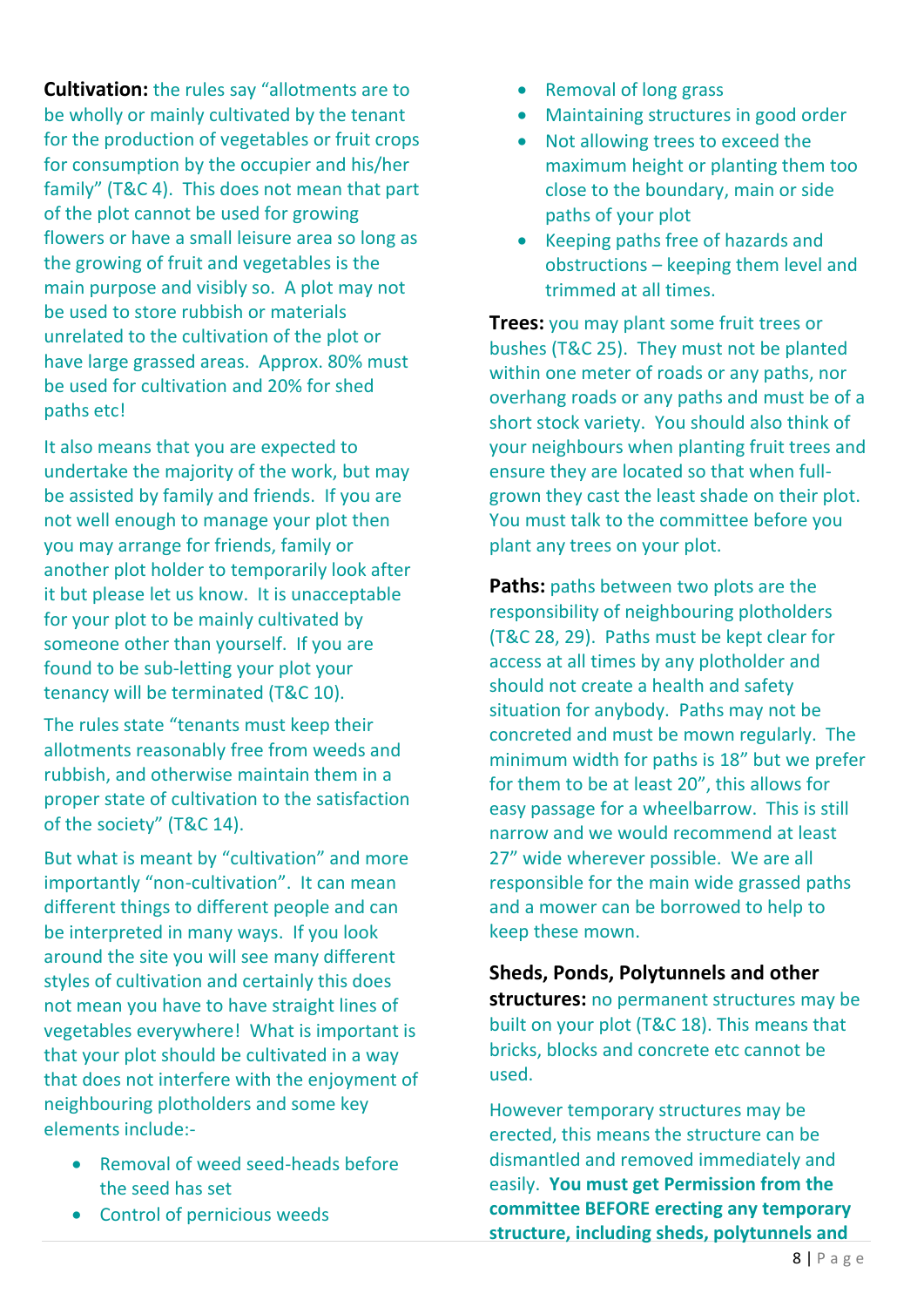**greenhouses.** The location of ALL structures must be at the top end of your plot and a meter in from any path. The maximum area that can be taken up by **ALL** your temporary structures is 20% of the area of your plot (T&C 18). However a shed should not occupy more than 5% of the plot area and should not be more than 2.0 metres tall. Polytunnels must be discussed with the committee and in light of global warming and shade cast on neighbours plots it is unlikely you will be able to erect one. A shed should be no bigger than 3 x 2 metres and a polytunnel **(if you are given permission)** cannot be bigger than 3 x 2 metres. and a greenhouse cannot be bigger than 3 x 2 metres. Most plotholders do not use a polytunnel!

If you have a half plot you need to talk to us about where to put your shed and as a half plot is smaller you can only have a shed.

A shed must be constructed using appropriate materials and be safe and sound with a finish in keeping with the surroundings (T&C 19). There are no hard and fast rules as to colour but green or brown would be acceptable.

Ponds have to be discussed with the committee and only put in with the agreement of the committee.

On termination of your tenancy you might be required to remove any structures that are on it (T&C 23, 24).

**Plot inspections:** plots and paths are inspected at least twice a year. Mid spring and end of October. We look at cultivation, general tidiness, sheds etc and paths. If we find any rules have been broken on your plot or it is found untidy we will send you an untidy plot letter in the first instance giving details of why we have sent you the letter. It is in your interest to reply to the letter saying how you intend to rectify the problem outlined and to make a plan. If there are particular reasons such as illness, being why your plot has not been cultivated, you must tell us, preferable before you get a letter. If a follow up inspection shows that no real

improvement has been made the committee will contact you again and if after another inspection things have still not improved we could terminate your tenancy by giving you one month's notice in writing (T&C 41). In addition, if you paid a £50 deposit we will keep that and in addition could charge you for any expenditure incurred in restoring the plot to a lettable condition and that includes the cost of the removal of any rubbish (T&C 41).

**Behaviour:** members should feel able to cultivate their plots without being disturbed or threatened by other members (T&C 10). Racist or sexist or other discriminatory language or behaviour on the site will not be tolerated, nor the use of violence or threatening behaviour. Serious or repeated incidents could lead to the expulsion of the perpetrator from their plot and the site. Incidents should be reported immediately to the committee in writing with the names of witnesses wherever possible.

**Sale of produce:** legally our plots are allotment gardens, which are defined in the Allotments Act 1922 as "an area used wholly or mainly for the cultivation of vegetable or fruit crops for consumption by the occupier or his family". This means that the selling of produce is not allowed and would be a breach of your tenancy agreement (T&C 4, 5). It also means that you cannot grow crops for use within any business that you might own or be associated with.

**Vehicles:** Vehicles may be driven only on the asphalted roads and car parks. They must not be driven on the wide green grassed main paths. The only exception on the main site (West) where we have 2 additional gates on the Hendon Way boundary is to use those paths for the sole purpose of delivery of manure etc – not for parking your cars on!

**Machinery:** all machines such as strimmers, rotavators etc should be used with appropriate personal safety equipment and with consideration for the safety of others. They must not be left running unattended.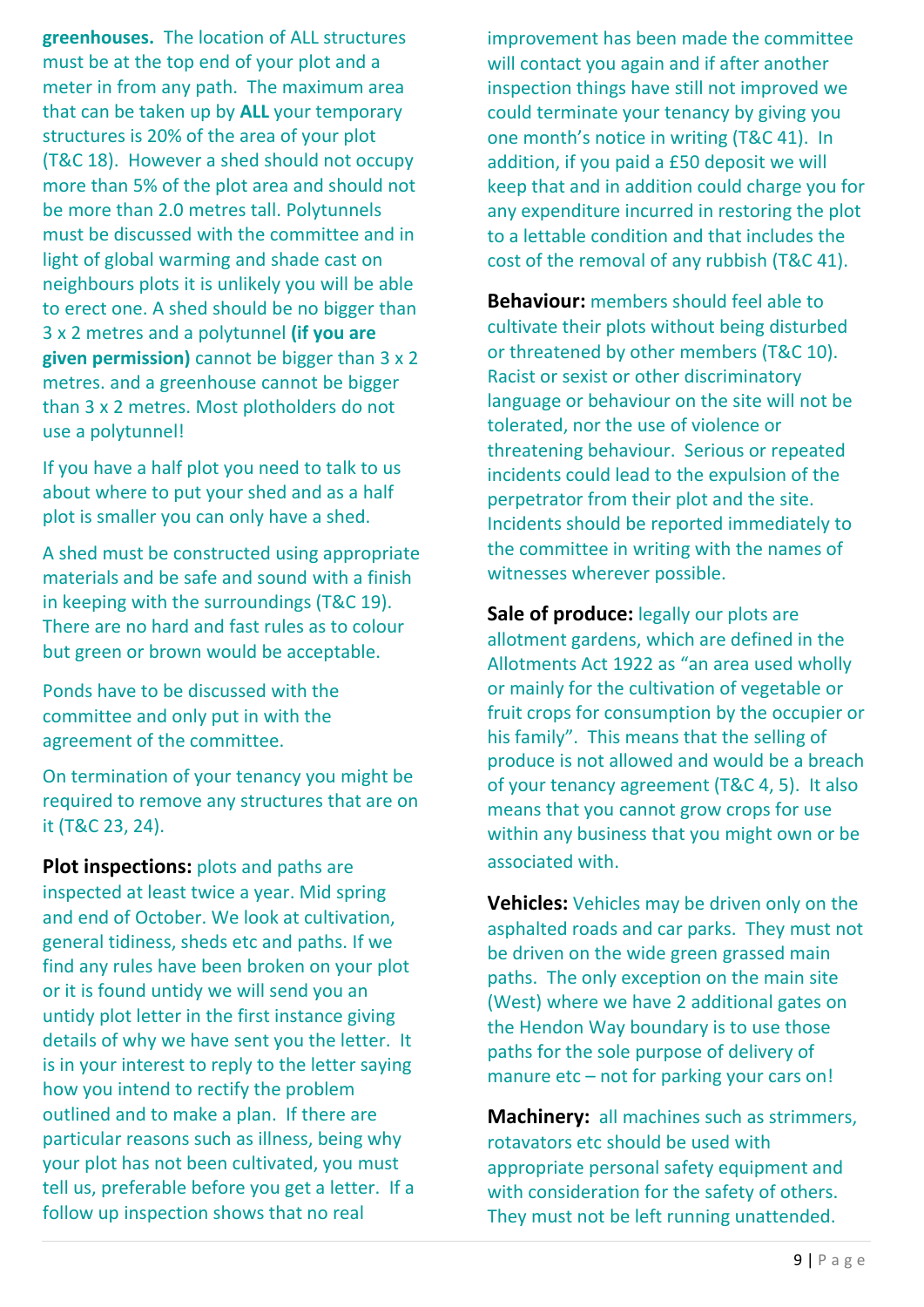In order to respect our residential neighbours who live all around us we would ask that you do not use noisy machines before 8am on Monday – Saturday nor before 9am on Sundays and public holidays, nor after 7pm on any day.

**Bonfires:** are only permitted at the following times on the Hendon Way sites:

**May to September:** 1<sup>st</sup> Wednesday only **October to April:** Any time. But we would rather you composted rather than burned please!

They may only be used to burn plant material and any old timber that might have accumulated on your plot. Other materials such as plastic or rubber create toxic fumes and poison the soil so must never be burnt. Dry garden waste may be burnt, but it makes more sense to compost it in a bin or heap on your plot at the end. However you should never compost diseased plant matter such as blighted tomato or potato plants and it's best to burn them. Whenever considering a fire pick a time when the wind is not blowing in the direction of any neighbours. We get more complaints from residents who live on our perimeters about bonfires on our site than anything else. Plotholders also don't want to work in a smoke filled plot from your fire!

Bonfires are not allowed on plots at Tretawn or on the East side of the Hendon Way site. They are too close to residential properties.

**Under the Environmental Protection Act 1990 it is an offence to emit smoke, fumes or gases which are a nuisance.**

**Allowing smoke to drift over nearby roads may also lead to prosecution under the Highways (amendment) Act 1986 if it endangers traffic and a fine.**

**Rubbish:** (T&C 35) do not use your plot as a place to store things that might be useful one day when all those useful things do is pile up and are best described as rubbish! It is your responsibility as a tenant to take all rubbish off the site. We cannot take responsibility for the removal of rubbish of any kind. However we may get 1 or 2 skips a year but only for the removal of inherited rubbish or things you've dug up but only if deemed necessary.

**Chemicals:** be considerate if you have to use chemicals such as pesticides etc. Many allotment holders use only organic methods and these chemicals have potentially toxic and harmful effects on people and wildlife and we would rather you didn't use chemicals if possible.

**Asbestos:** Barnet have carried out a survey on our site for asbestos and we have none on our site that is dangerous. However some of the old concrete sheds have asbestos roofs, which are in a reasonable condition and can be left in place. However they will need to removed if the condition of the material deteriorates. Never break up asbestos sheets. If you suspect you have some which needs removing then please let the committee know or contact Barnet Environmental Health department 020 8359 2000 for advice.

**Poles:** We have 3 sites totalling 205 plots. Golders Green East, Golders Green West (main site) and Tretawn Gardens with 5 plots. Most plots are full plots, 10 poles, some are 5 poles and a few are slightly different sizes to the normal.

A pole is an ancient unit that is still used to define the areas of allotments because it appears in allotment legislation like the Allotment Acts. It also refers to this term in your tenancy agreement. Its use is made more confusing by the fact that the word pole is also used to describe a length of 5 ½ yards so an area of one pole is 5 ½ yards square which is equivalent to 30.25 sq yds. So a 10pole plot has an area of 302.5 sq yards, which is approximately 253m2

**Plot numbering:** each plot has a number, which is shown on your tenancy agreement. Please can you ensure that your plot number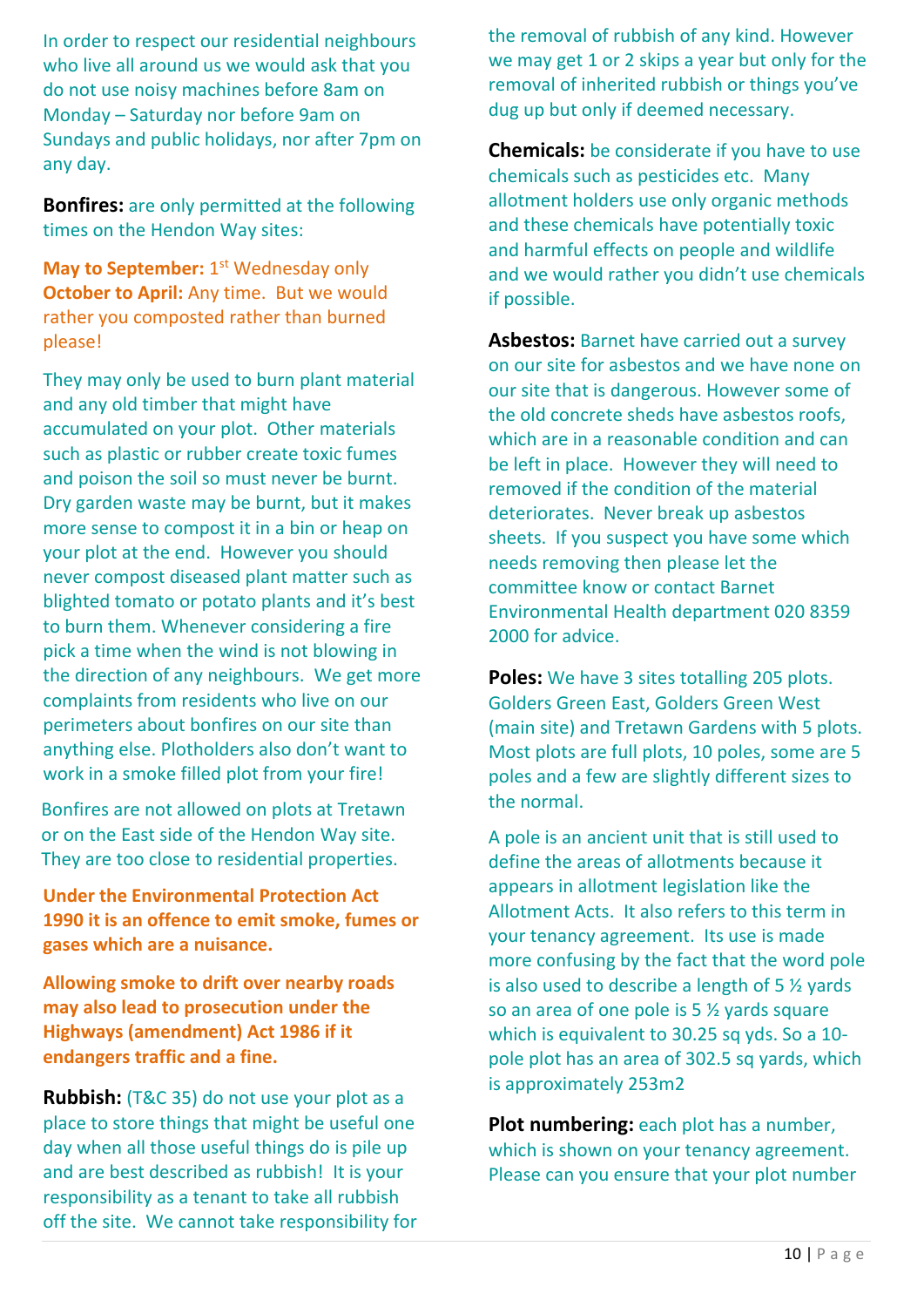is clearly displayed on your plot, either on your shed or on a post somewhere visible?

**Livestock:** please read the T&Cs 31. We do have some chickens on our site. If you wish to keep chickens or bees, **you must seek the permission from the committee first**. We do not allow beehives to be kept on individual plots. We have a small apiary, which is right at the back far end, by the stream. We do not allow any other kind of livestock on our site.

**Visitors:** friends and relatives are welcome to visit the site. But you must meet them at the gate and escort to and from your plot when they leave. If you see a stranger, ask them what they are doing and escort them out if necessary. Tell your plot neighbours or the committee if a friend is going to look after your plot if you are temporarily unable to cultivate – for example on holiday or unwell for a short while. **During Covid the rules are different and stated at the beginning of this booklet.**

**Children:** Allotments are wonderful places for children however they are not playgrounds and can be very dangerous places so you must keep children under control and not allow them to cause a nuisance to other tenants. An adult must accompany those under 12 at all times. You must ensure they stay on your plot and do not stray onto anyone else's. The playing of football is not allowed and the riding of scooters is not allowed in the car parks.

**Dogs:** you may bring dogs onto the site, but you must act responsibly. They must be under control at all times (T&C 37). You should keep them on a hand-held lead when walking through the site and ensure they stay on your plot. Any fouling must be cleared up immediately. Plotholders don't take kindly to dogs wandering around scent spraying etc etc! It is not allowed.

**Rats:** rats are always present on the allotment site. Any poison used must be used in such a way that cats, foxes, hedgehogs or any other wildlife cannot eat it.

To minimise potential nesting places keep your plot clear of rubbish and do not allow access to the space beneath your shed. Do not put out meat or other waste animal products for the foxes; it is much more likely to attract the rats than the foxes!

#### **Terms and Conditions of Allotment**

**Tenancy:** anyone who signs a tenancy agreement agrees to abide by the following terms and conditions of allotment tenancy. They are part of the tenancy agreement.

The T&Cs were agreed by the Association at its AGM held on 26<sup>th</sup> March 2014.